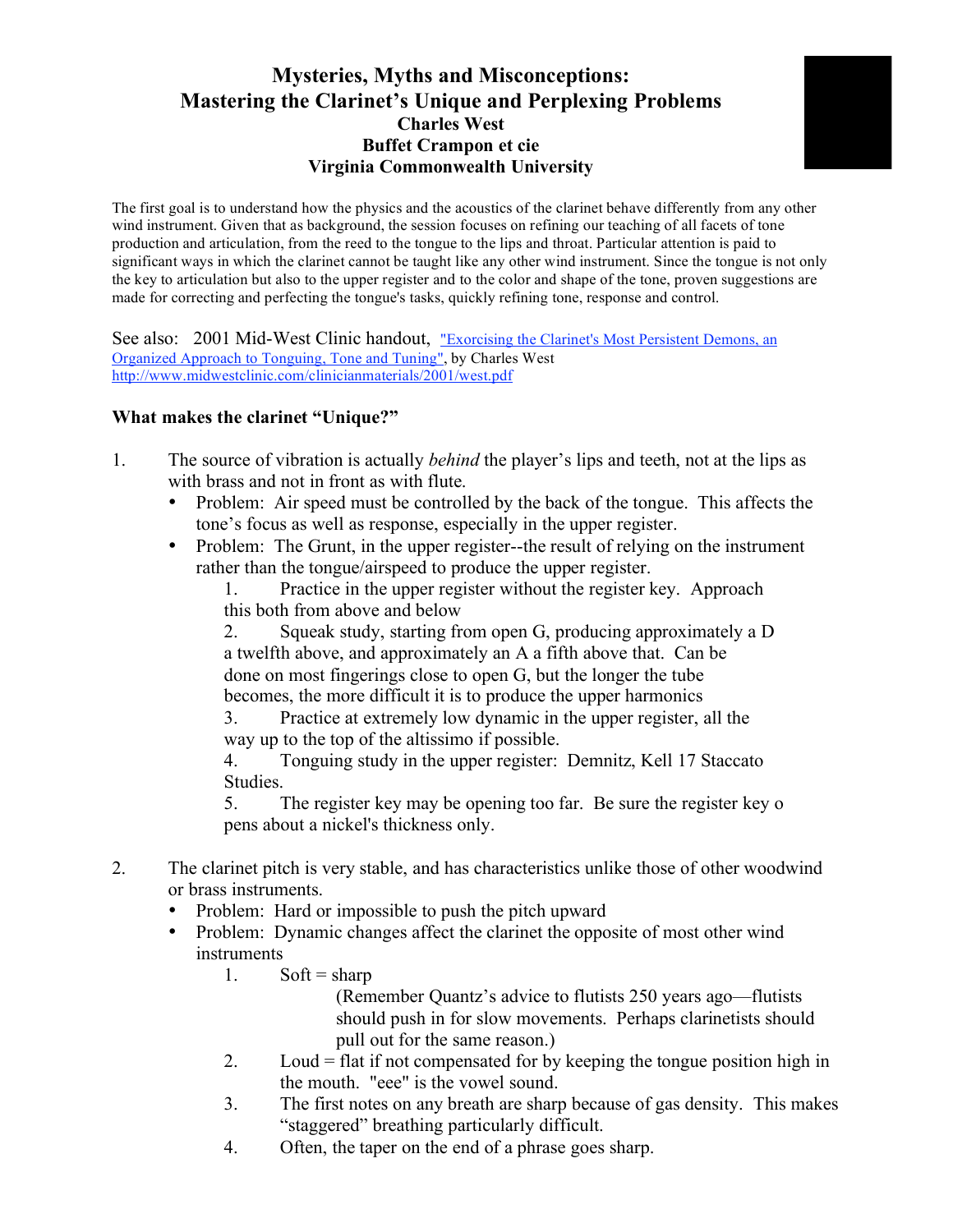- 3. Overblows a twelfth.
	- Problem: a single vent serves as speaker key for the widest range of notes of any woodwind instrument. This presents challenges with the longest and the shortest fingerings.
		- 1. Low E and F are flat on virtually every clarinet made, (though the Buffet Tosca has provided a very good compensation for this problem. This is an acoustical compromise that ensures that the B and C a twelfth above will not be unmanageably sharp. Keep the tongue high and when it's possible, don't play those notes exceedingly loud when possible.
		- 2. Really, "tuning note C" is a rather poor tuning note, especially if "open G" is not tuned first.
- 4. The air column is exposed to the fingers all the way up and down the instrument.
	- Problem—Much of the clarinet's tone comes from the tone holes themselves, thus, finger closeness can affect pitch. Thus, while "keep your fingers close to the keys" is good advice up to a point, it can be overdone, causing the throat tones to be flat or just unreliable.

1. This is good news, though, because the fingers can be used to flatten certain notes.

2. Trills are more successful when the fingers move a distance, rather than stay close to the instrument.

- 5. Has a single reed that has to work as a mirror image of the mouthpiece facing.
	- Reed balance is critical. There is no such thing as a reed that is balanced for every mouthpiece. The reed works as a mirror image of the mouthpiece just as a car's right front tire works as the mirror image of the left front tire.
	- Reeds can get harder the second day because of warpage.
	- Clipping reeds may be necessary to create more resistance, but the thicker tip often makes an ugly sound. Thin the tip without taking wood out of heart and the sound will "warm back up."
	- There are only two kinds of problems with reeds—mechanical or organic. See http://www.midwestclinic.com/clinicianmaterials/2001/west.pdf for a detailed discussion.

6. The back of the tongue focuses the sound, the middle gives it depth, and only the tip articulates.

- "tickler," where the student allows the face of the reed to tickle the tip of his/her tongue.
- Tonguing on a finger, to feel the tongue's approach and
- We can make the Grunt worse instead of better by asking for an "open throat." Most people think of the "ah" vowel sound in this instance, which is the antithesis of a successful tongue position.
- A successful "wolf whistle" leaves the tongue in position for clarinet.
- Since the tip of the tongue has to move upward toward the face of the reed, a pencil can be useful--to play "tongue limbo."
- The key to tonguing is the upper register.
- Above all else, SET BEFORE YOU ATTACK (not as you attack)!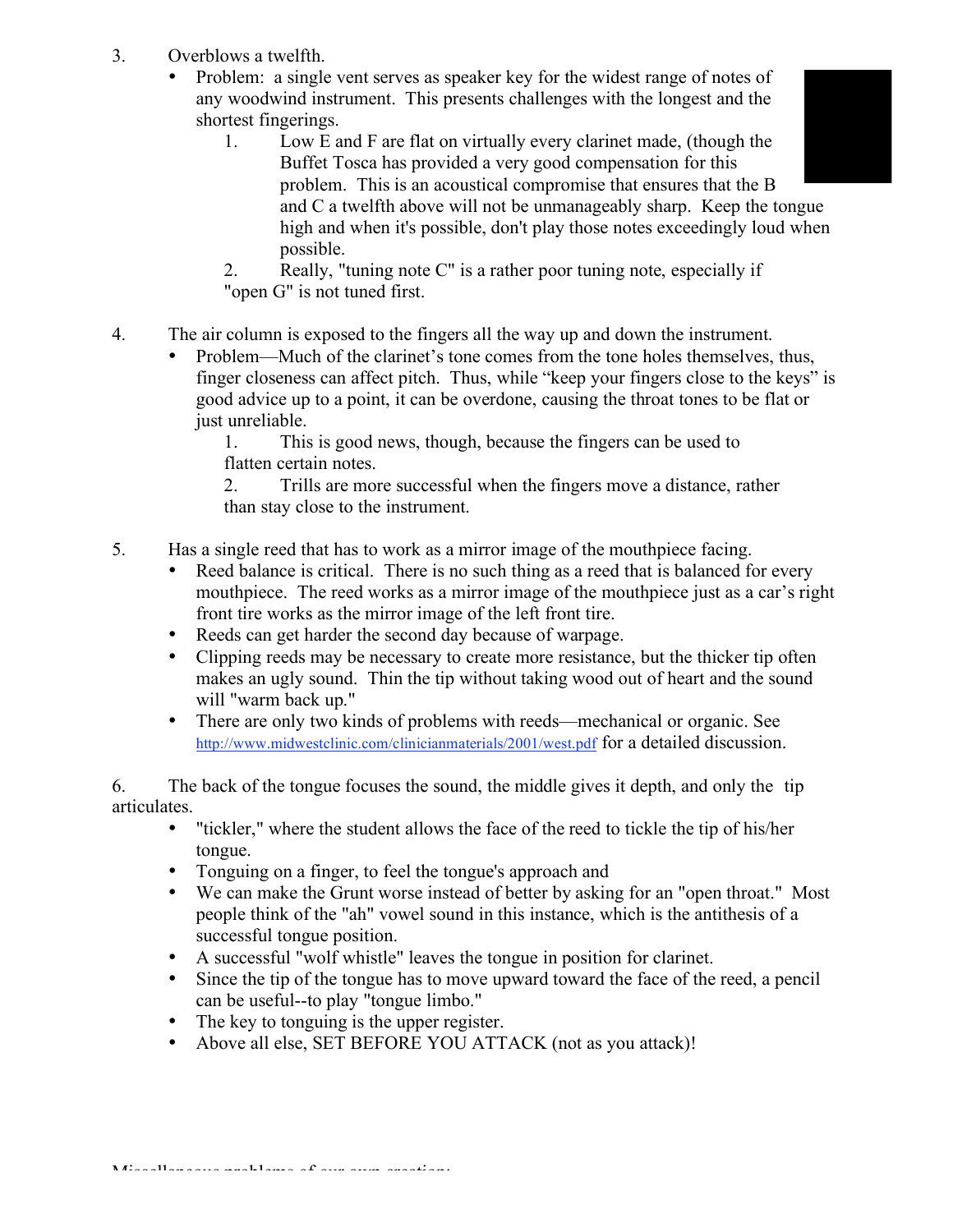- $\frac{1}{2}$  Smiling embouchure
- $\overline{\phantom{a}}$  Mouthpieces that sound good but tune badly. Remember that the mouthpiece chamber greatly affects the short fingerings especially.
- $\overline{\phantom{a}}$  Barrels that sound good but tune badly. Remember that the barrel's interior diameter affects the size of the twelfths
- $\overline{\phantom{a}}$  Weird ligatures. Remember to test a ligature at very loud dynamics to be sure that the tone does not spread.
- $\ddot{+}$  Spreading the opinion that the better one plays, the harder reed one uses!
- $\overline{\text{I}}$  The "open throat," (whatever that is!)
- $\ddot{+}$  Breathing . . . not understanding what the diaphragm actually does!
- $\overline{\text{Base}}$  Bass clarinet--angle & embouchure
- $\ddot{\phantom{1}}$  Using "tuning note C" without tuning open G first

**My personal Epiphany.** "One day Robert Marcellus picked up my clarinet and played it. Remarkably, he sounded just like Robert Marcellus!"

**The Lesson.** It is important to have fine equipment*. But your sound is formed inside your body before the air even enters the mouthpiece.*

## **Reeds: Removing the Mystery and the Misery**

- A. Cane: The raw material
	- 1. Cane is the single most important variable: bad cane makes bad reeds, period. You can recognize the quality of cane by the way a ballpoint pen feels on the back as you write on the surface.
	- 2. Cane always warps. For this reason, one who makes one's own reeds can warp and then flatten the cane by sanding it before it is cut into a reed. It is vital that reeds be flat, since the mouthpiece table is flat. Here are the types of warpage that commonly occur:
		- a. Convex--the most common, resulting from the reed drying too quickly. Reeds that have warped in a convex or concave fashion will seem to have become harder than they were when they were new.
		- b. Concave--rather rare, resulting from the reed drying too slowly or getting too wet. Also causes the illusion of stiffness.
		- c. Bending inward toward the mouthpiece, resulting from playing the reed too much when it was new. Makes the reed seem softer than originally.
		- d. Avoiding these types of warpage (Keys to reed longevity):
			- (1) Where you keep the reed
			- (2) How you seal the reed
			- (3) How you break a reed in
- B. Adjusting single reeds
	- 1. Balance (The reed must be a mirror image of the mouthpiece)
		- a. Test the reed by leaning first on one side and then on the other. The side you're leaning on when it sounds the best (the most colorful) is the **hard** side.
		- b. The second test is to slide the reed slightly to one or the other side of the mouthpiece. The side slid toward the center when the reed sounds best is the hard side.
		- c. Usually, one can remove wood from the shoulder to equalize the stiffness. For the most part, try to leave the corners of the tip alone.
	- 2. Clipping: If the reed is just too soft, it must be clipped. Unfortunately, this causes the tip to become too thick, causing the reed to brighten and to not play well in the altissimo. *So once you clip, thin the tip!*